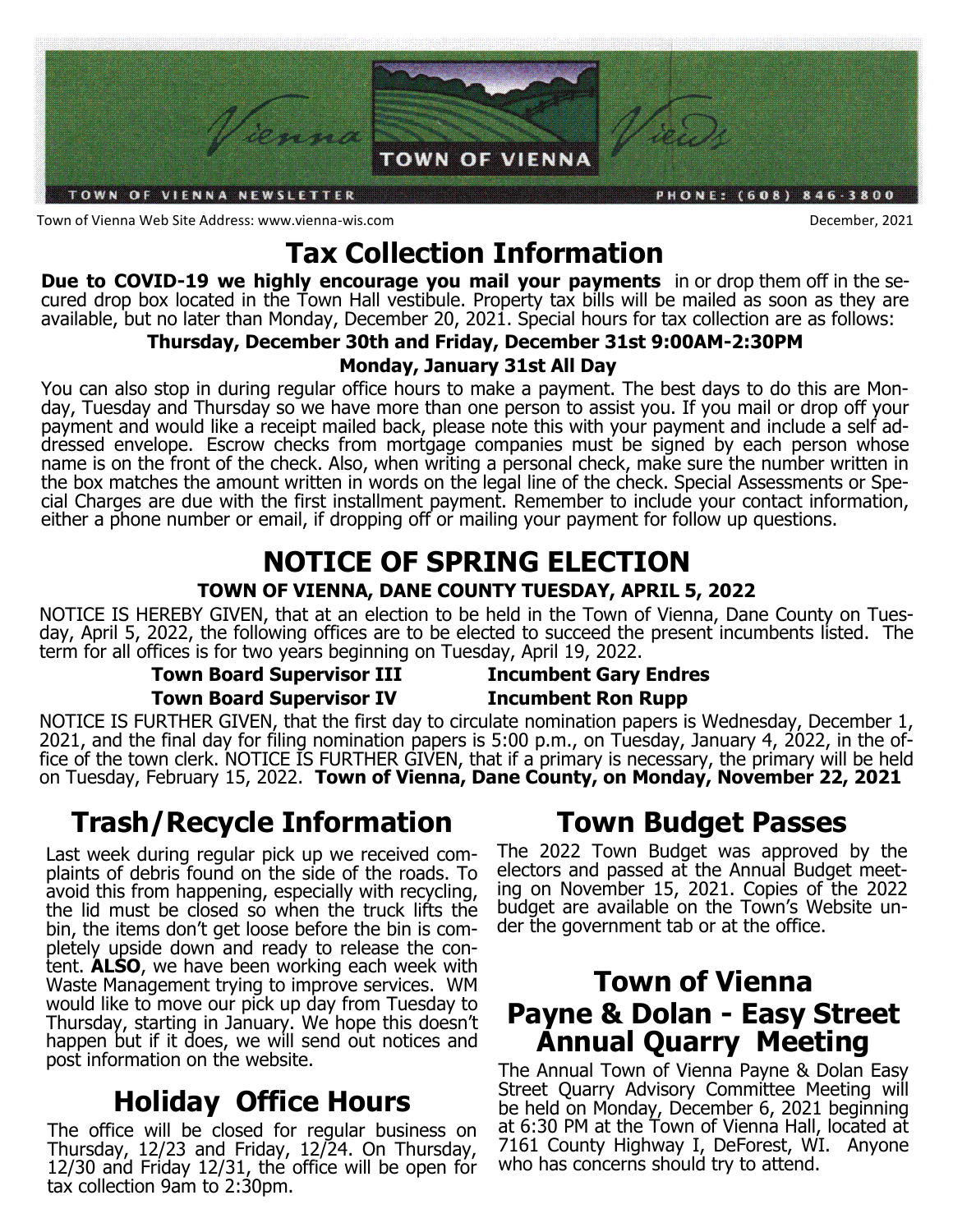#### **Town of Vienna Board Minutes November 1, 2021**

The regular meeting was called to order on Monday, November 1, 2021 at 7:00 PM by Chair Jerry Marx. Supervisors, Ron Rupp, Gary Endres, Sherri Meinholz, Steve Ruegsegger, PW Supervisor Scott Benson, Treasurer Nicole Roessler and Clerk ried (5-0) Kathy Clark were present.

#### **Pledge of Allegiance was recited**

#### **Public Comment:** None

**Approval of Minutes:** Motion by Rupp, second by Meinholz to approve the minutes for the October 18, 2021 town board meeting. Motion carried (5-0)

**Discussion and review of Proposed 2022 Budgets:**  Clark provided updated proposals with changes made from the last meeting. Clark explained the changes were due to late arrival of some entity budgets. A detailed breakdown of full time employee's cost, earnings and benefits, was provided to board. Roessler handed out bank account information with current fund balances and debt schedule. Several of the accounts are designated for specific uses such as the Employee Benefits and the Equipment Fund. Roessler suggested using some of the TRID reimbursement of \$260, 449 to pay down some of the loans taken out for Schumacher Road. At this time, the funds are part of the total general fund with a current balance of \$332,793. It was suggested that a part of the TRID be used to pay down the loan as originally planned. Ruegsegger asked what would be a good reserve balance in the General Fund. Roessler stated it a balance of \$150,000 to \$200,000 would be good in addition to the Line of Credit at the bank. Endres suggested making a partial payment in the amount of \$100,000 now and review again in March, 2022 for further consideration. Motion by Endres, second by Meinholz to pay \$100,000 on the 10 year loan by the next business day. Motion carried (5-0). Discussion of using other funds in the next year took place. Next, the 2022 road projects was reviewed and discussed. WIBU Road is planned to reconstruct from County Road DM to Meek Road (County Line Rd). Marx asked about the width of the road and suggested widening the road to 22' since the range is 20' to 21' in areas. Also, larger shoulders such as 2' instead of 1' should be considered for WIBU and all future road projects. Kelley Lane was brought up again as the road/driveway is failing. If WIBU is bid out early in 2022, review of Kelley Lane will be addressed as a possible second road project. The board directed Clark to follow up with the owners along Kelley Lane to possibly share the costs. A final review of budgets and approval will take place at the next meeting.

#### **Operator's License:** None

**Town Supervisor Reports:** Supervisor Ruegsegger meeting with the DeForest Area Senior Center is scheduled for Tuesday, November 9th. There are second interviews scheduled for the new director position. Supervisor Rupp meeting with the Dane-Vienna Fire Department was held Monday, October 25th. The board made some changes to the agreement for further review by the Village and Towns. Supervisor Meinholz meeting with Waunakee EMS is scheduled for Thursday, November 11th. Supervisor Endres meeting with Waunakee Fire Department was held Monday, October 25th.

**Town Clerk's Report:** Clark informed the board that the Annual Budget Public Hearing meeting is scheduled to start at 6:30pm and the regular Board Meeting is scheduled to start immediately following the closure of the Public Hearing.

**Town Clerk's Report:** Clark informed the board that the Annual Budget Public Hearing meeting is scheduled to start at 6:30pm and the regular Board Meeting is scheduled to start immediately following the closure of the Public Hearing.

**Review and authorize payments of current town and utility bills, wages and expenses**: Motion by Ruegsegger, second by Rupp to approve the November 1, 2021 town bills as stated (and adjusted) in the amount of \$47,425.66; Payroll \$16,505.89; Town Bills \$6,851.57; Utility 1 \$12767.40 and Utility 2 \$11300.80. Motion car-

**Adjourn:** Motion by Ruegsegger, second by Rupp to adjourn. Motion carried (5-0). Meeting adjourned at 8:00 PM.

### **Prepared by: Kathleen Clark, Clerk**

**Note:** These draft minutes are subject to approval at the November 15, 2021 Town Board Meeting

### **Town of Vienna Plan Commission Minutes Monday, November 8, 2021**

The Town of Vienna Plan Commission meeting was called to order on Monday, November 8, 2021 at 7:00 PM by Chair Brian Meinholz. Commissioner Todd Mallon, Steve Herbrand and Clerk Kathy Clark were present. Commissioners Jim Koch and Cate Heath joined via zoom. Residents Mike Ripp and James Chancellor were present.

#### **Recite the Pledge of Allegiance**

#### **Public comment:** None

**Approve the minutes:** Motion by Mallon, second by Herbrand to approve the minutes for the August 23, 2021 Plan Commission meeting. Motion carried (5-0).

**Discussion and possible recommendation on McChesney Rezone Application and CSM, 7053 Madigan:** Clark explained that McChesney intends to split off the buildings to a one plus acre parcel and eventually tear down the buildings, build a new shed and house. Based on the CSM, the driveway is shared between two properties. Motion by Koch, second by Heath to recommend approval of the Rezone application and CSM with the condition that a new driveway be put in to the new home/shed and the shed size be determined by the new house size plan for height and set back requirements. Motion carried (5-0)

**Discussion and possible recommendation on LJC Properties Rezone, CUP application and CSM, 6729 Patton:** Clark explained that there was a misunderstanding when construction started as the owner thought the current zoning of the property could include individual storage units year round instead of seasonal only. During some of the discussions with Dane County it was disclosed that that some of the building is used to store HVAC materials for the owners business, including working from the residence. This would be permissible if the house was rezone for a small family business and if the storage building only provided seasonal storage. Motion by Koch, second by Mallon to recommend approval of the Rezone application and with the conditions that no outside storage be allowed, no future buildings are added to the sixteen plus acres and the use of the storage building be strictly seasonal with clarification from the county what this includes. Motion carried (5-0)

**Adjourn:** Motion by Mallon, second by Herbrand to adjourn. Motion carried (5-0) Meeting was adjourned at 7:46 PM

**Prepared by:** Kathleen Clark, Clerk

**Note:** These draft minutes are subject to approval at the next plan commission meeting.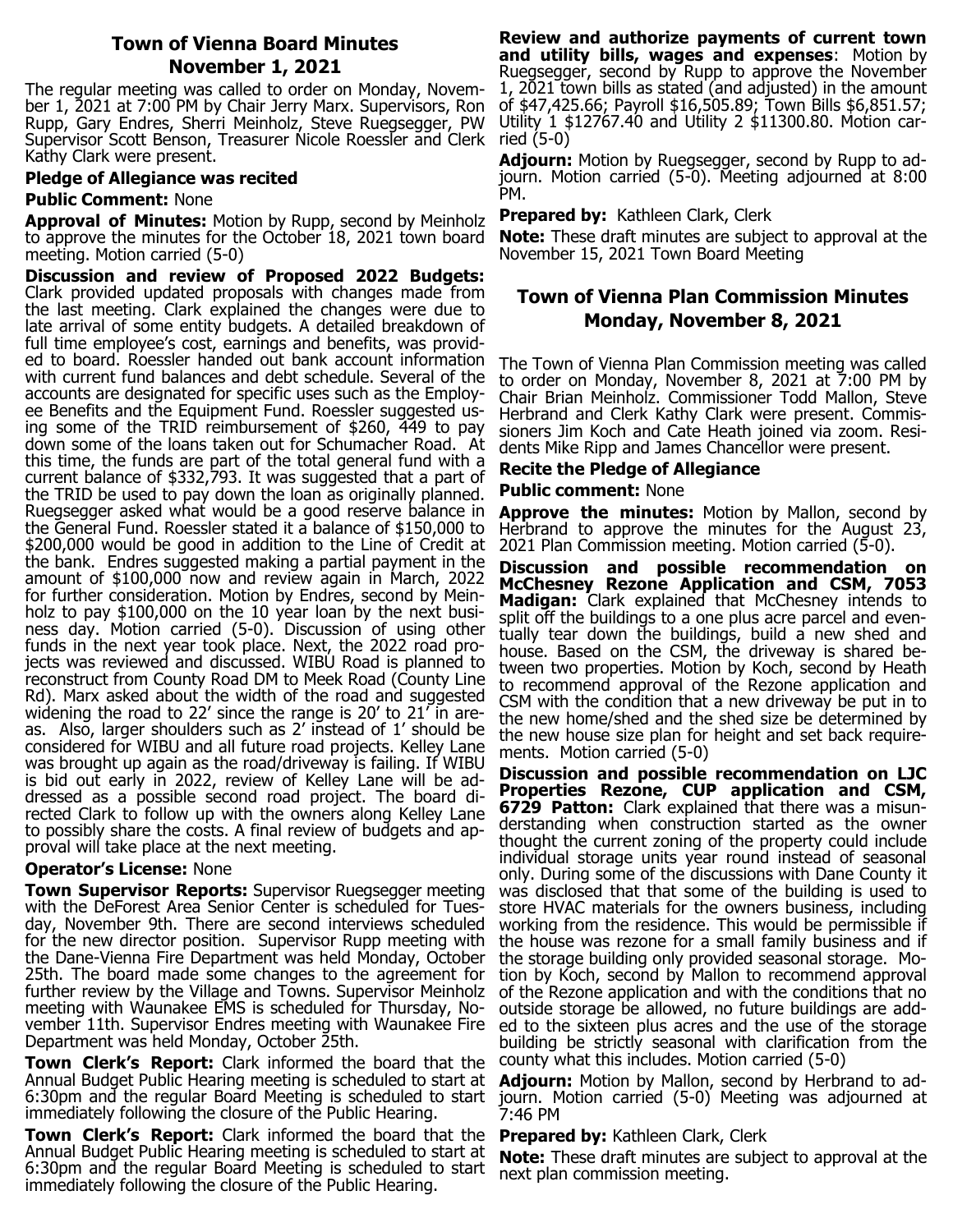#### **Town of Vienna Annual Budget Public Hearing Monday, November 15, 2021**

The Annual Budget Public Hearing called to order on Monday, November 15, 2021 at 6:30pm by Chair Jerry Marx. Supervisors Steve Ruegsegger, Ron Rupp, Gary Endres, Clerk Kathy Clark, and residents Lavern Wipperfurth and James Chancellor. Deputy Sheriff Jodi Schneider was also in attendance.

The Public Hearing was opened at 6:30pm. Clark handed out the final budget and explained the tax levy, road projects and maintenance and protective services. Wipperfurth asked when the town planned to repair Norway Grove Road. He suggested chip sealing the road. This will be considered when chip sealing bids are solicited. Motion by Endres, second by Rupp to close the Public Hearing at 6:53PM. Motion carried (5-0) Meeting was adjourned.

### **Town of Vienna Board Minutes November 15, 2021**

The regular meeting was called to order on Monday, November 15, 2021 at 6:54pm, immediately following the Budget Public Hearing Chair Jerry Marx. Supervisors Steve Ruegsegger, Ron Rupp, Gary Endres, Clerk Kathy Clark, and residents Lavern Wipperfurth and James Chancellor. Deputy Sheriff Jodi Schneider was also in attendance. Bill and Joyce McChesney joined via ZOOM.

#### **Pledge of Allegiance was recited**

#### **Public Comment:** None

**Approval of Minutes:** Motion by Ruegsegger, second by Meinholz to approve the minutes for the November 1, 2021 town board meeting. Motion carried (5-0).

**Update from Dane County Deputy Sheriff Jodi Schneider:** Deputy Sheriff Schneider stopped in to meet the board as our new Field Community Deputy. Schneider provided a complete report of calls addressed in the Town of Vienna and asked if there were any problems. Rupp stated that concrete and construction trucks have been driving on Cuba Valley Road which is posted for no truck traffic allowed. Schneider will share this information and monitor the traffic.

**Discussion and possible action on McChesney Rezone application and CSM-7053 Madigan Rd:** McChesney filed a rezone application to separate existing residence and buildings from the remainder farmland. Their intent is to replace the old house and shed with new structures to live in and provide larger storage on the property. The current driveway is located on the adjoining property and is not a part of the CSM. The plan commission recommended approval but directed a new driveway be created. Motion by Endres, second by Meinholz to approve the Rezone application and CSM with the condition that a new driveway be added for direct access to the property. Motion carried (5-0)

**Discussion and possible action on LJC Properties Rezone and CUP application and CSM-6729 Patton Rd:** Chancellor, owner of LJC Properties, has a current HVAC business that is operated out of his residence and materials stored in the out building. To allow this, the SFR-1 zoning would need to be rezoned to RM-16, like the rest of the property. This zoning allows for a limited family business and seasonal storage. Chancellor had created two storage units prior to receiving a permit. The plan commission recommended approval of the plans submitted with the conditions the two units only be used for the owners business and personal storage Motion by Endres, second by Rupp to approve

the rezone application and CSM with the conditions that no storage is provided outside the building, no new building structures be added to the property and only provide seasonal storage, not individual storage units. Motion carried (5-0)

**Discussion and possible action to approve the 2022 Highway Expenditures:** Motion by Ruegsegger, second by Meinholz to approve the 2022 Highway Expenditures as reviewed in the proposed budget Public Hearing. Motion carried (5-0)

**Discussion and possible action to approve and adopt the proposed 2022 Town Budget:** Motion by Rupp, second by Ruegsegger to approve and adopt the proposed 2022 Town Budget. Motion carried (5-0)

**Discussion and possible action to approve the 2021 Tax Levy:** Motion by Ruegsegger, second by Rupp to approve the 2021 Tax Levy. Motion carried (5-0)

**Redistricting Resolution 11-15-21 Adopting a Ward Plan:** Based on the 2020 census, every ward in Dane County has been reevaluated based on current population. Whether changes were made or not, a resolution adopting the wards every 10 years is required. Motion by Endres, second by Meinholz to adopt Resolution 11-15-21, adopting a Ward Plan. Motion carried (5-0)

**Operator's License:** Two applications were received, one from Phillips 66 and the other from All Stop. These were both reviewed and approved. Motion by Ruegsegger, second by Rupp to approve the Operator's License for Mike Griswold at Phillips 66. Motion carried (5-0) Motion by Endres, second by Meinholz to approve the Operator's License for Kyle Donovan at All Stop. Motion carried (5-0)

**Town Supervisor Reports:** Supervisor Ruegsegger meeting with the DeForest Area Senior Center was held on Tuesday, November 9th. They have completed interviews for the Director position and will be making an offer to the likely candidate. Supervisor Rupp meeting with the Dane-Vienna Fire Department is scheduled for Monday, November 29th. Supervisor Meinholz meeting with Waunakee EMS was held Thursday, November  $11<sup>th</sup>$ . Meinholz was unable to attend but will provide minutes to the board upon receipt. Supervisor Endres meeting with Waunakee Fire Department is scheduled for Monday, November 29<sup>th</sup>.

**Town Clerk's Report:** Clark stated the office and shop would be closed on Thursday 11/25 and Friday 11/26 for Thanksgiving holiday.

**Review and authorize payments of current town and utility bills, wages and expenses**: Motion by Ruegsegger, second by Meinholz to approve the current town bills as stated in the amount of \$75,550.21; Payroll \$5,214.88; Town Bills \$69,850.24; Utility 1 \$350.01 and Utility 2 \$135.08. Motion carried (5-0)

**Adjourn:** Motion by Endres, second by Rupp to adjourn. Motion carried (5-0). Meeting adjourned at 7:50 PM.

**Prepared by:** Kathleen Clark, Town Clerk

**Note:** These draft minutes are subject to approval.

# **Nomination Papers**

Are you interested in having input on decisions made by the Town Board? There are two Town Board Supervisor offices up for reelection in April next year. If you are interested in running, please contact the office. The first day to circulate nomination papers is Wednesday, December 1st. Papers can be picked up at the office or printed off the Town's website. The completed packet needs to be filed with the Clerk no later than 5PM, Tuesday January 4th.